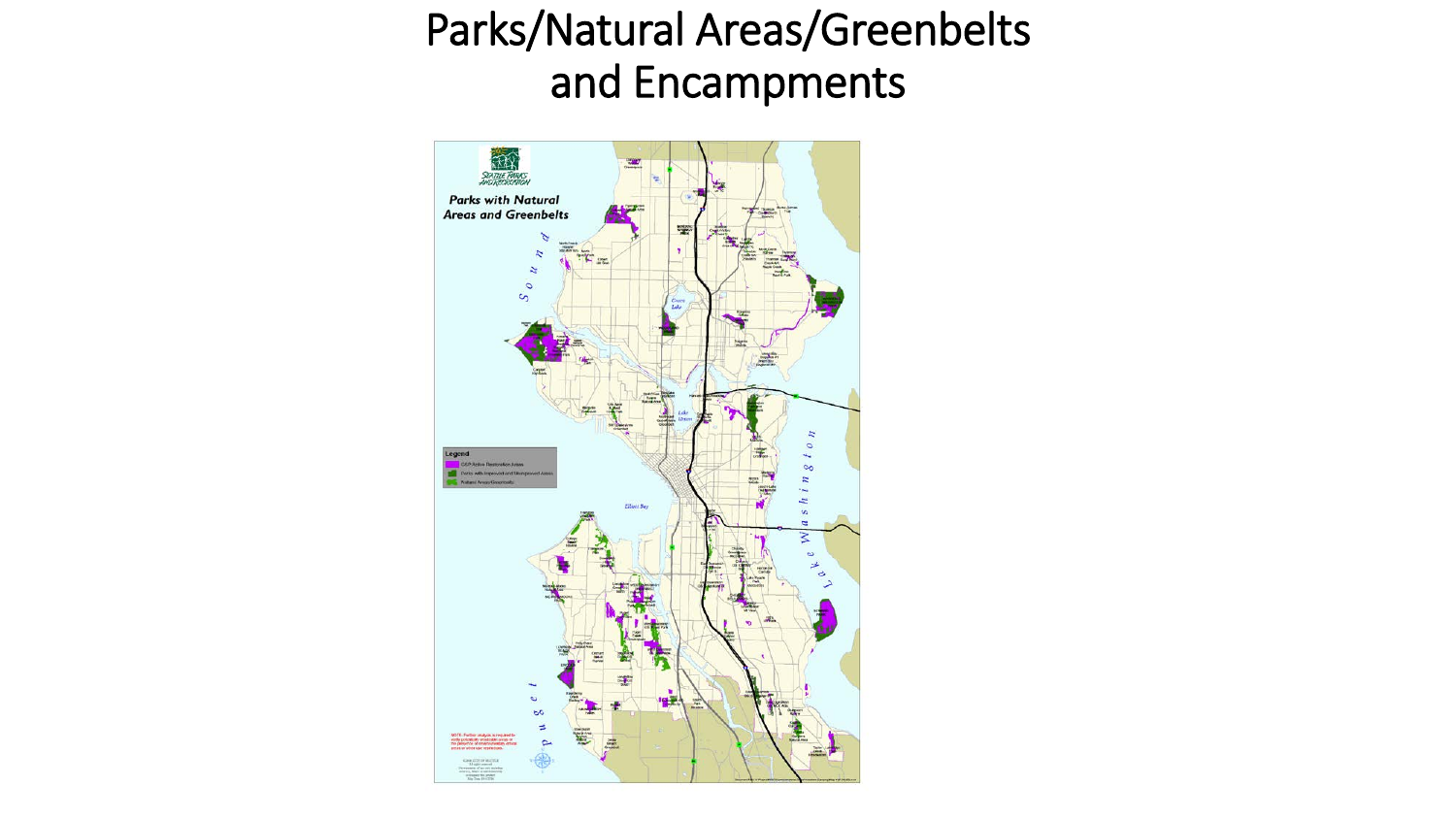# **Current Situation**

4,000 to 5,000 persons homeless in Seattle sleeping on our sidewalks, our Parks, Green spaces and Urban Forests.

Causes

- Lack of housing
- Unemployment
- Mental Health
- Additions, alcoholism and drugs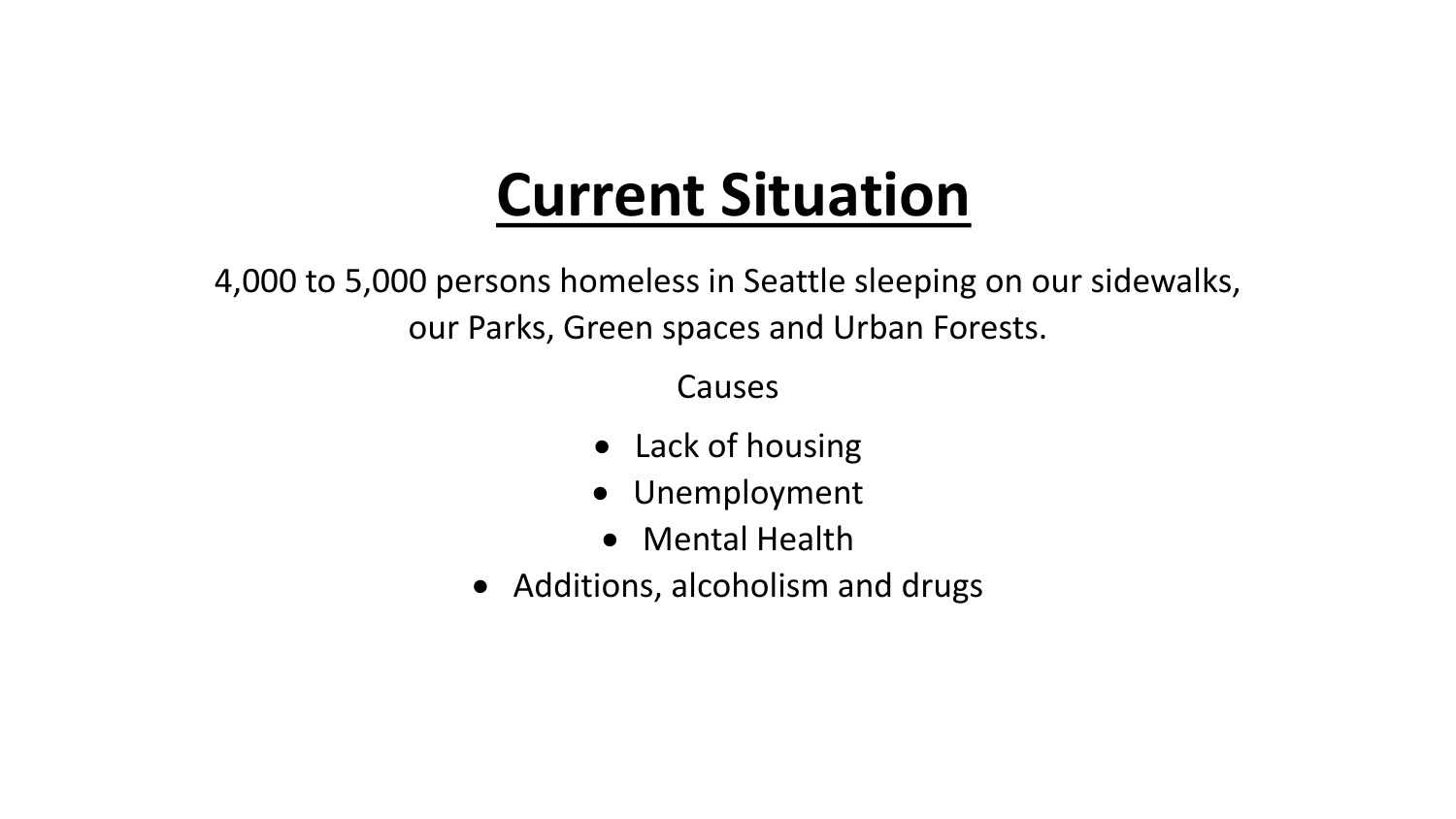In the early 2000s; after an on-going rise in Homelessness in Seattle, the Mayoral and Council appointed residents and Business leaders and advocates a Taskforce was brought together 15 years ago to develop a protocol on how to approach the handling of Homeless Campers on Park Property; or Public land.

• After the Task Force completed its work it ended up with a protocol called the Multi Department Administrative Rules on Encampments. Its acronym, MDAR.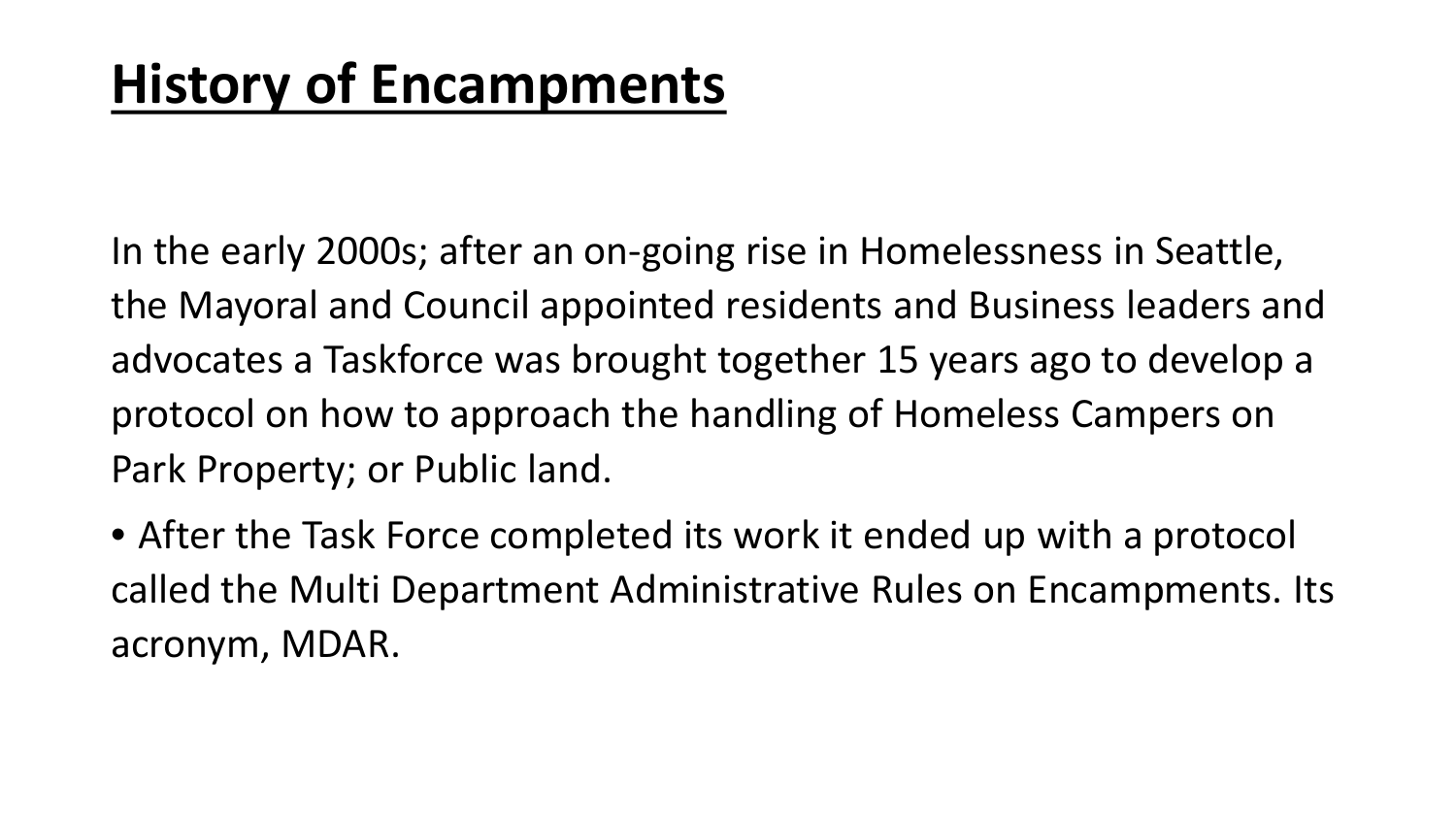## Major Encampment Issues in the Urban Forest areas and Hot Spots

#### East Duwamish GreenBelt – Jungle – late 1990's thru 2012

East Duwamish Greenbelt – Bayview – 2013- led to major clean up and Restoration

Cheasty Greenbelt – Mole Man destruction, and Major dumping

West Duwamish Greenbelt – Major cleanups through 2015

Mineral Springs

East and West Queen Anne Greenbelts

Louisa Boren

Magnuson Park

Arboretum

Thornton Creek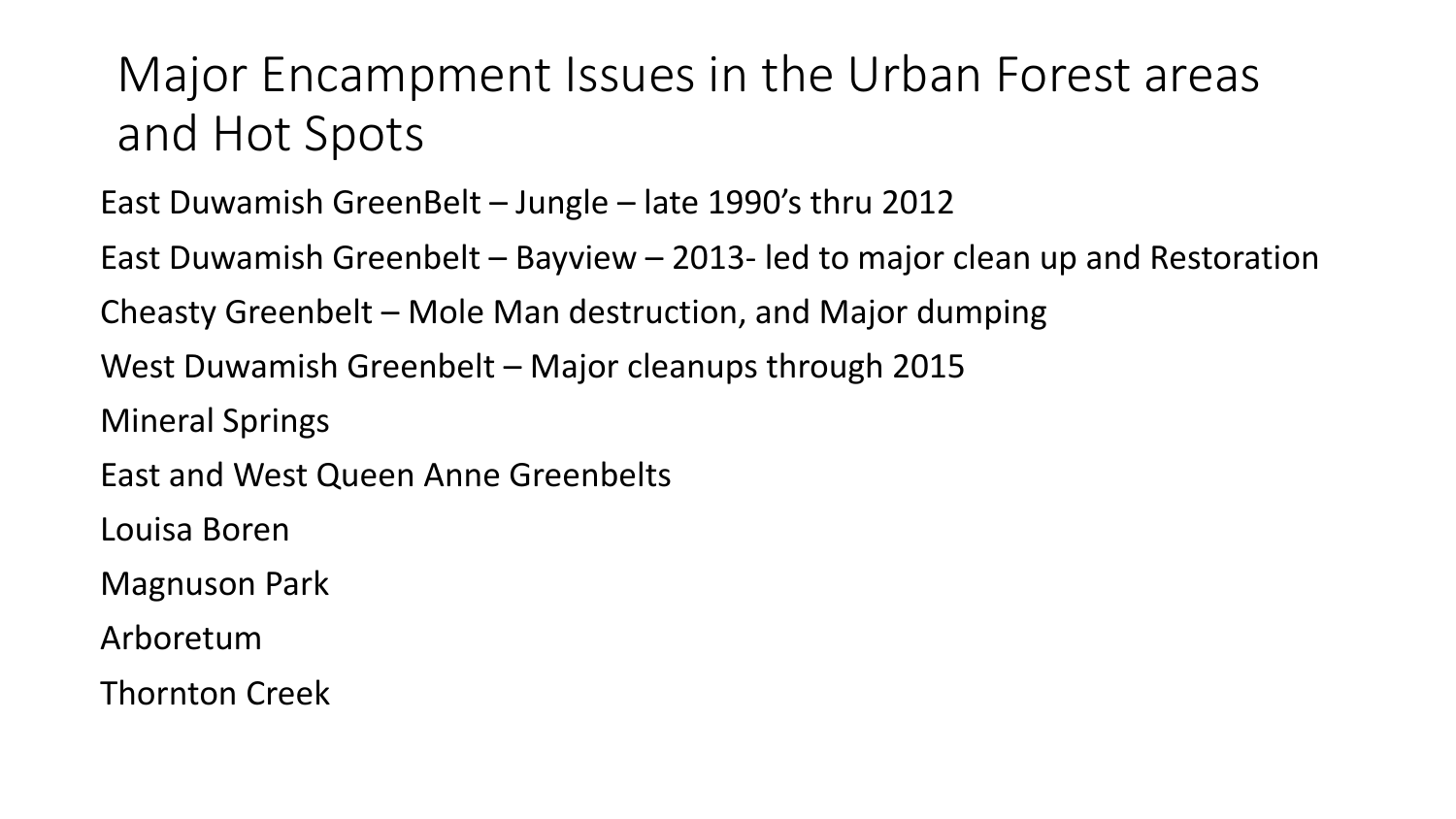### Multi Department Administrative Rules

- The MDAR establish a sequential set of rules or protocol on the handling of Encampments on City of Seattle owned Public Lands, including Park Lands.
- The Protocol called for the following:
- It establishes a data base known as the SERIS, which tracks the posting; Outreach and Removal of Encampments.
- An Encampment is defined as three or more Tents or structures. And, although camps under three don't meet the definition of an Encampment. They are still reported in SERIS. This is in order to keep up with the growth of the camping.
- The Protocol for Management of Encampment begins with
- 1. A Posting that gives the encamped 72 hours to leave the area is conducted by the Parks Resources Staff person in the accompaniment of the Seattle Police Department
- 2. Outreach with a Social Services Provider is required within that 72-hour period. during that 72 Hour Period. It is a must that the camper be referred to housing, or some services that will enable them medical, or addiction services, and most of all Shelter
- 3. Following the provision of outreach services and the 72-hour period, the Staff will return with the Police to remove the tents, Structures and debris and Garbage; and many times the person is still there and needs to be moved on by the Police.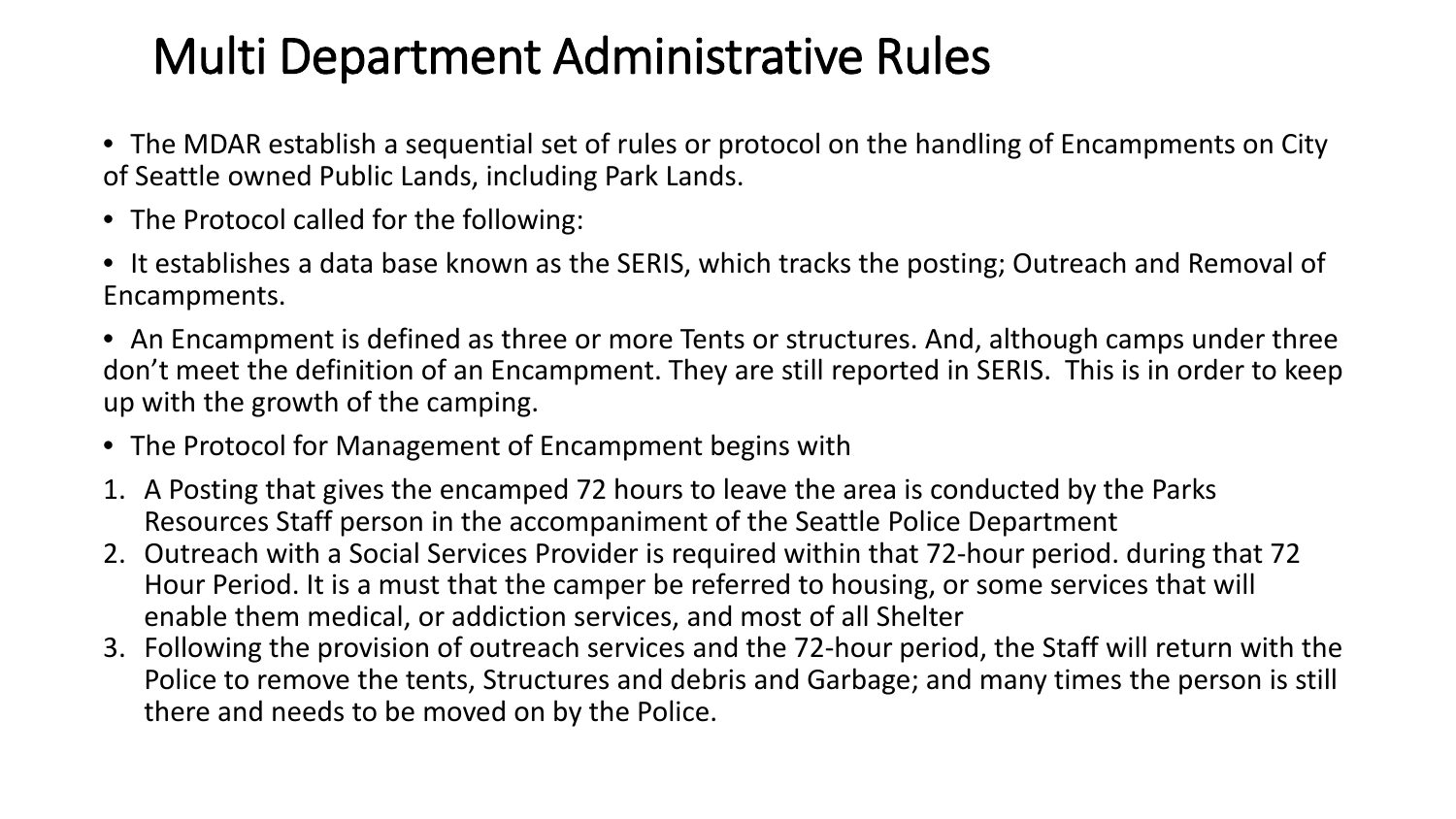## Multi-Disciplinary Operations Team (MDOT)

• In late 2014 The Mayor's office along with City Department sought a coordinating agency to provide Facilitation and Outreach to Departments reporting Encampments. And, They Selected FHA to be that agency. The roles were to work with the City Departments to set up Outreach Services to the Encamped. And, in some cases contracting with Vendors, and utilizing FHA staff, and in some cases to clean the encamped. The MDOT followed the MDAR; the difference with this system added more Social Service Non-Profits for Outreach. And, there was more of direct Link to The Police Department for better Coordination and timing with the Various Departments like Parks.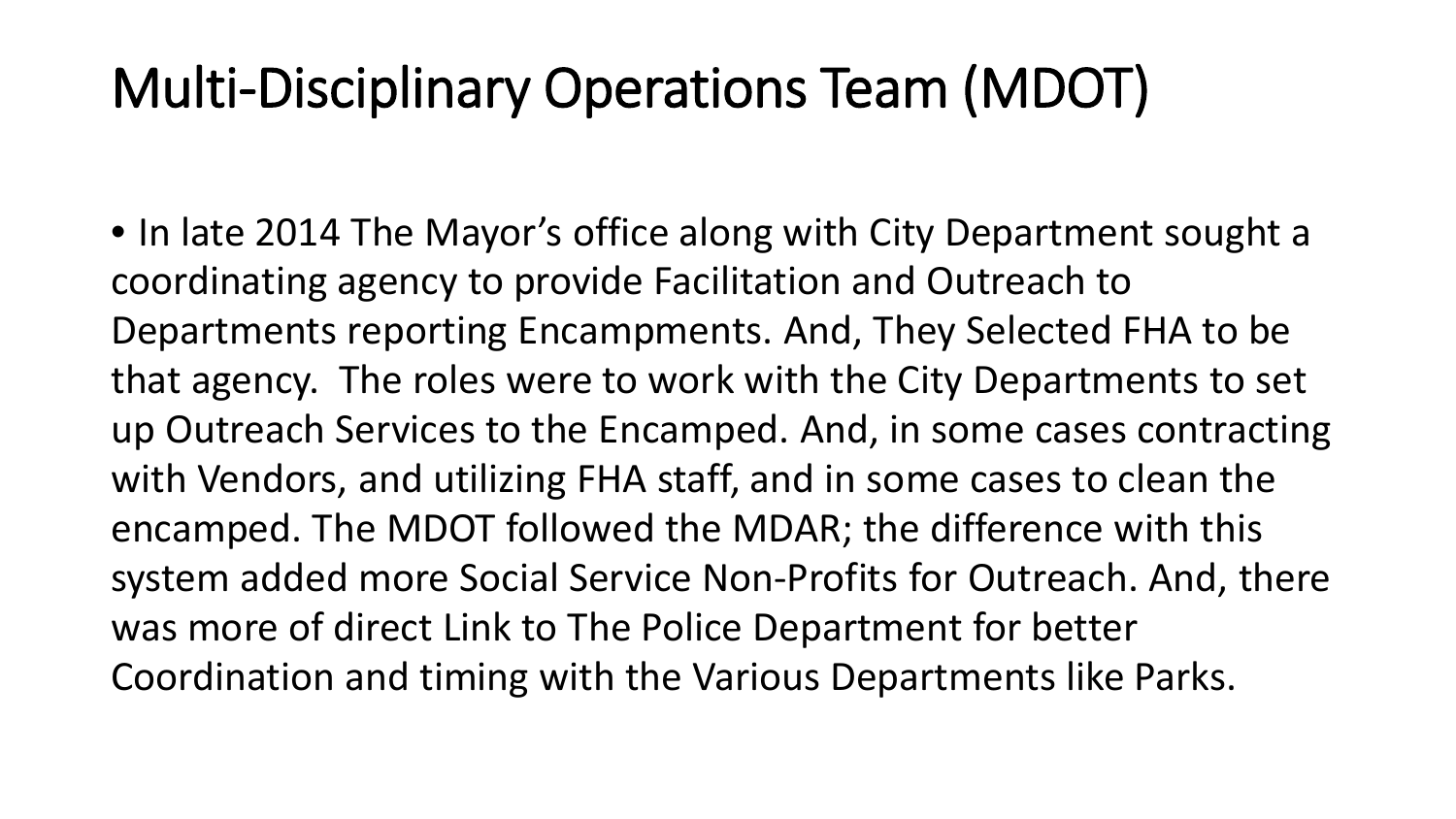# Back to the Current Situation

- There has been a tremendous increase in Homelessness and Encampments which has caused more interest by our City Leaders and Homeless Advocates which has led to the following:
- A concern that the current Protocol promotes continuing movement of the Campers', and promotes more instability in their life's
- A need to change the MDAR process to stop the uprooting of the
- A greater interest in sheltering the homeless
- An interest in housing first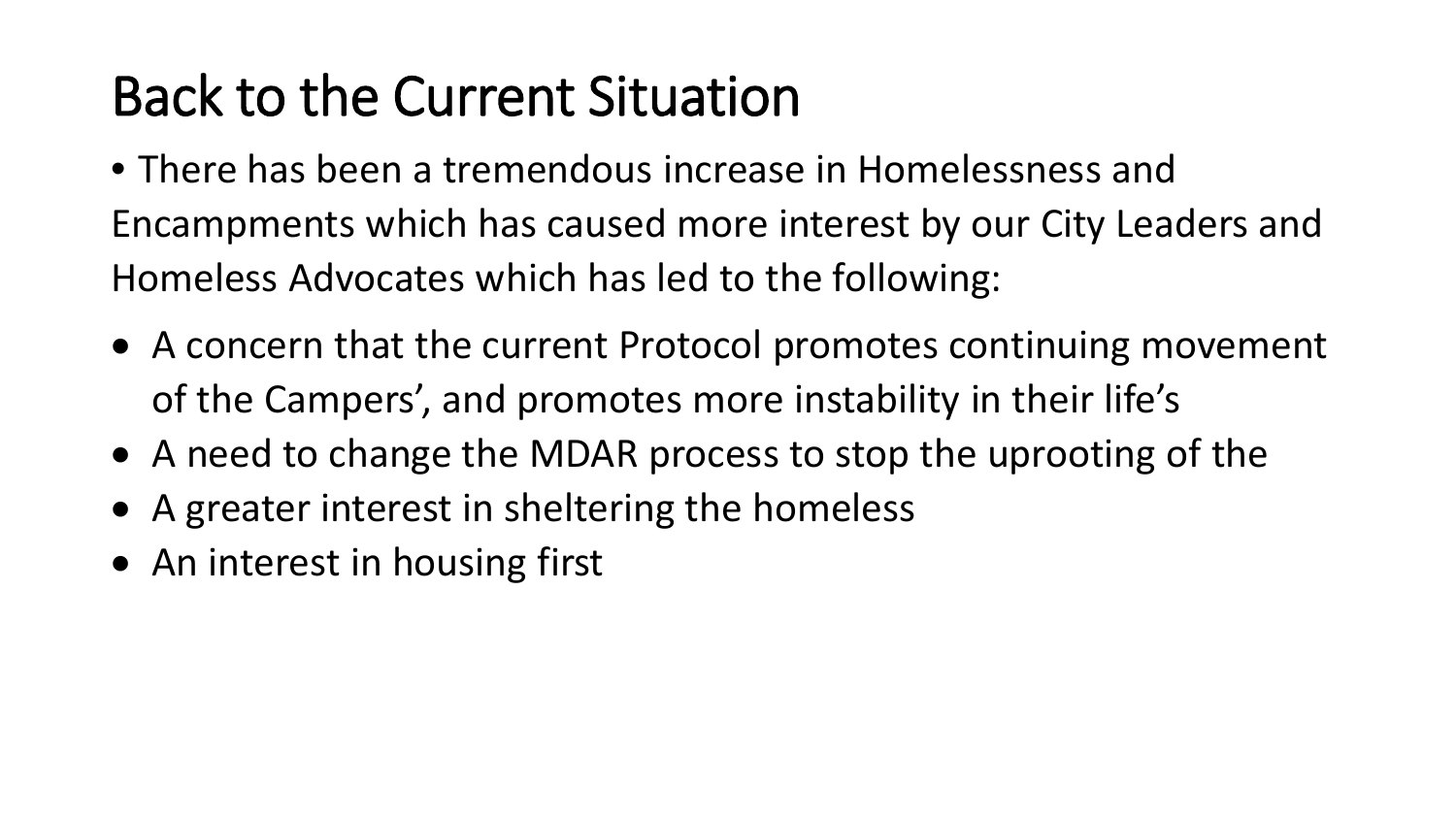## Recommended Solutions

Currently there are four Things at Work to approach solutions;

- The Mayor has developed a Pathway to housing initiative
- The Council has established a Task Force to revamp the MDAR Protocol
- The Mayor established a Temporary amendment to the MDAR
- The ACLU has Introduced Legislation to allow Encampment in Public Places, and Parks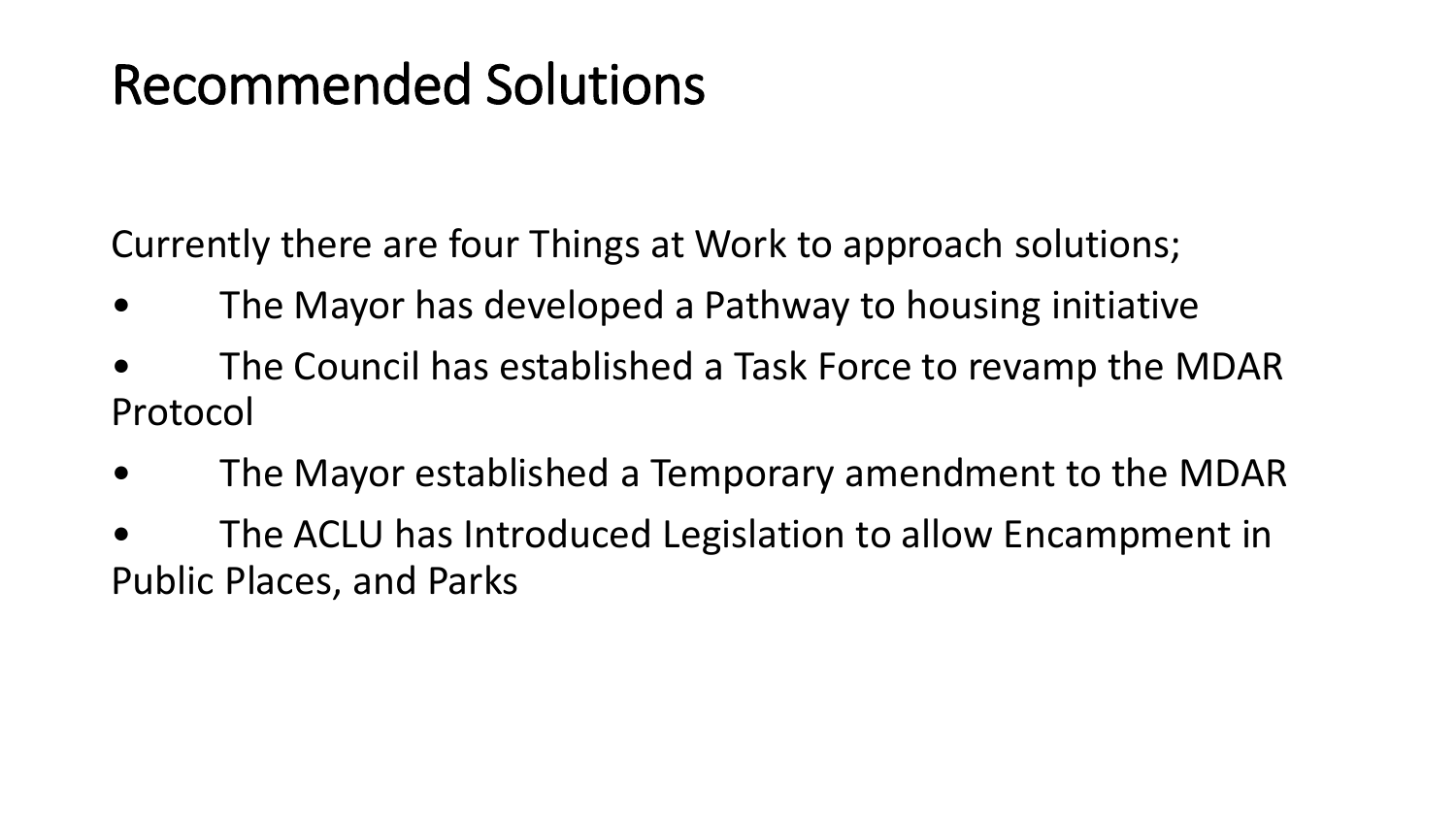# Efforts seeking solutions

#### • **Pathways to Housing Program**

• The Mayor established a Temporary amendment to the MDAR to slow down the process of moving, and to ensure 24-hour Shelter.

#### • **The Council has established a Task Force to revamp the MDAR Protocol**

• Mayor Ed Murray and Councilmember Sally Bagshaw are jointly convening the Task Force on Unsanctioned Encampment Cleanup Protocols to review current policies and practices by the City of Seattle related to the removal of unsanctioned encampments. Following review of these policies and practices the Task Force will identify options for how the City can improve its response and identify broad areas of agreement for future policies and practices.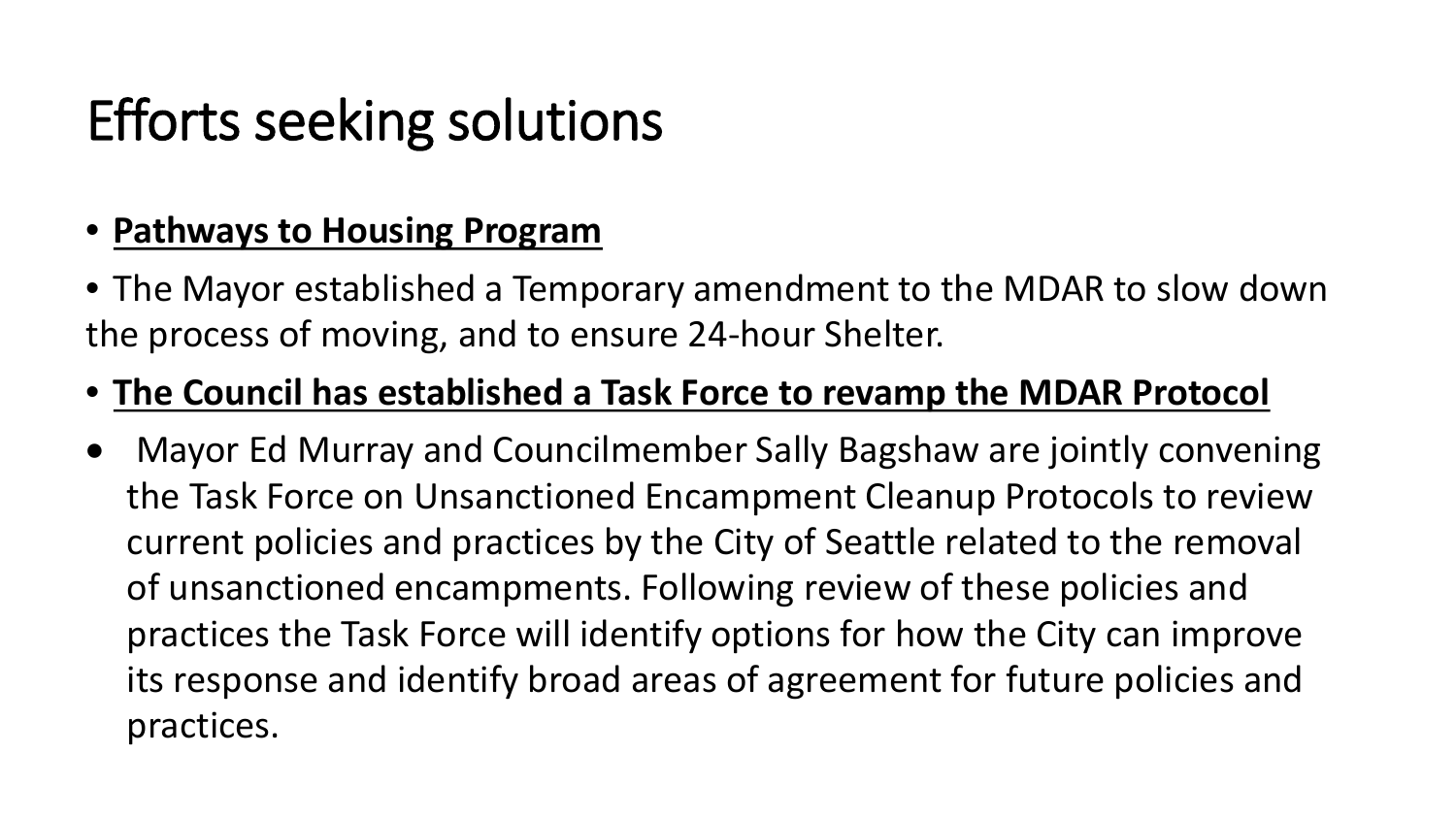## The Mayor's temporary Establishing a Temporary Modification of the MDAR

- Today, Mayor Murray will be speaking with Secretary Millar at WSDOT, to discuss improvement coordination on state cleanups in Seattle. WSDOT has also been invited to join the task force.
- While the task force completes its work, the Office of Civil Rights will provide on-site monitors to ensure that all outreach has been completed and that residents are treated fairly, including receiving safe storage of their belongings.
- No cleanup will occur without each participant, which includes outreach teams, clean-up crews and the monitors described above having completed work and being present at the beginning of the cleanup. Seattle's more holistic approach means extensive outreach is completed before the cleanup, including in the preceding 72 hours. Outreach workers will continue to be on site at the beginning of the cleanup, along with the work crews.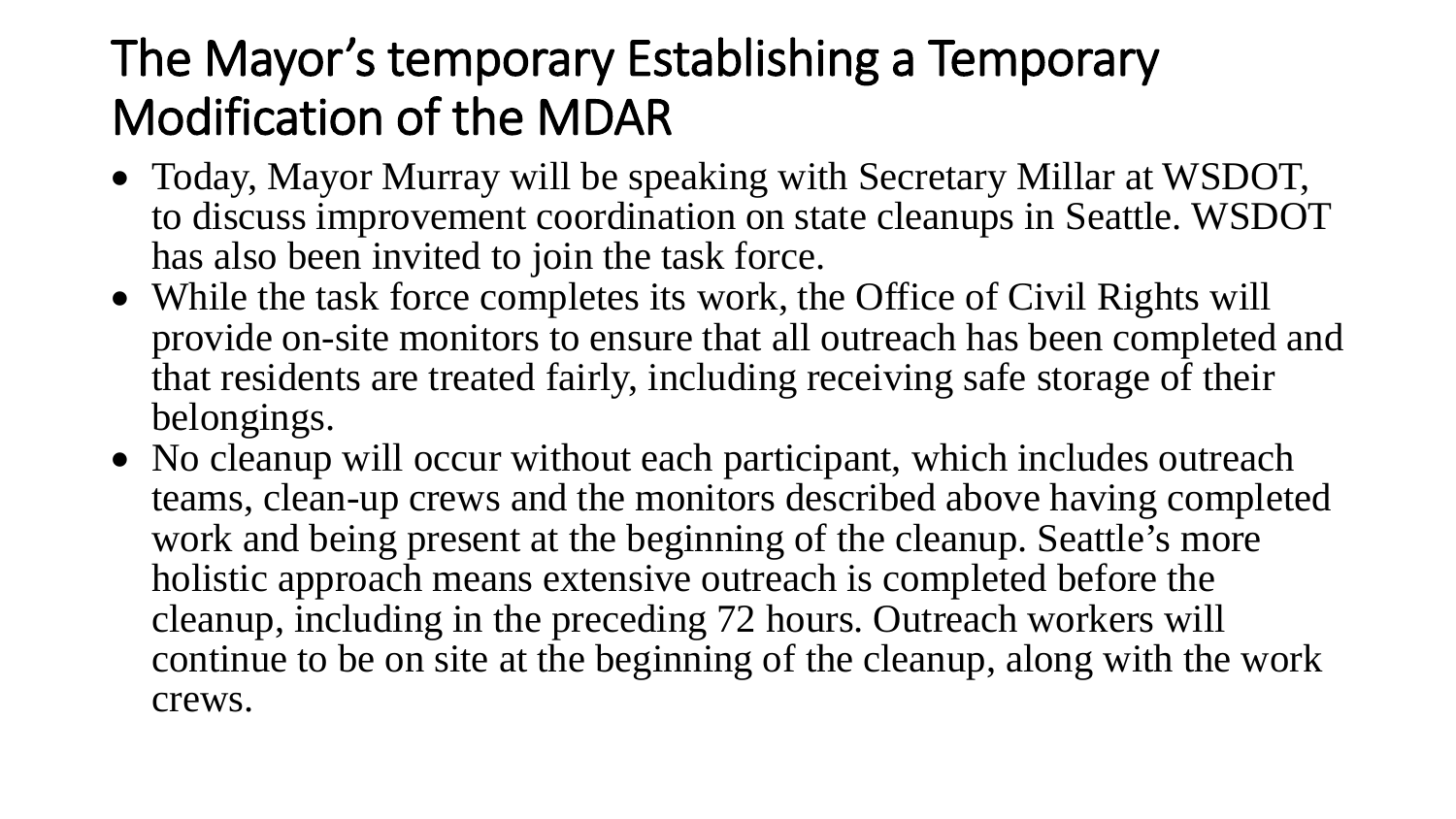#### The ACLU has Introduced Legislation to allow Encampment in Public Places, and Parks

- The bill sets extremely onerous burdens on the city before removing an encampment from public property or impounding a vehicle where someone may be living.
- **Prohibition:** The bill would prohibit the City from removing encampments from all "outdoor living spaces," including parks, sidewalks, and city-owned property except under two exceptions:
	- o **In Normal Circumstances**:
		- City must provide "adequate and accessible housing", defined as 24/7 and without barriers (drug, mental health, criminal history), for each person who is impacted by removal
		- City must engage each affected person with outreach for at least 30 days before removal
		- City must post notice for at least 30 days prior to removal
		- City must set up new and more accessible storage facilities with evening hours
		- City must show that each affected individual received actual notice before removal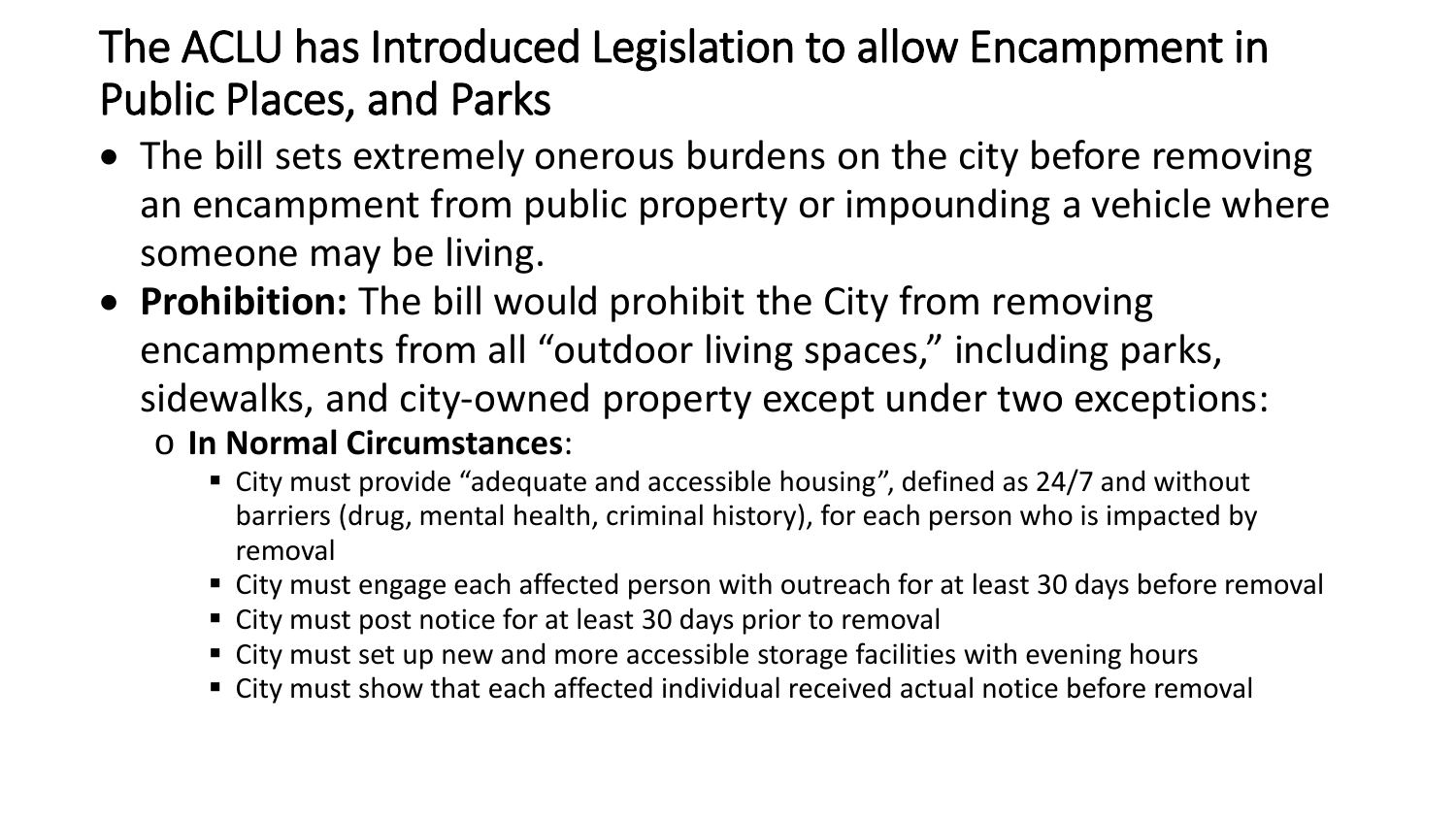## Hazardous, Unsafe, or Unsuitable conditions

- o The City may undertake removal of encampments with hazardous, unsafe, or unsuitable conditions only in the following circumstances:
	- **Definitions:**
		- **Hazardous:** "condition that creates an *imminent and likely* **public health or safety harm**" by a particular condition, not a generalized condition.
		- **Unsafe:** "location that poses *imminent danger of harm* to the individuals residing in that location or to the general public"
		- **Unsuitable:** "a location that has a specific public use that is substantially impeded… and *where the public lacks alternative means to accomplish the specific public use*."
	- City must provide at least 72 hours access to garbage and sanitation services on site
	- City must identify the specific problems at each site and provide residents an opportunity to "cure" the conditions
	- City must provide at least 2-day notice to all individuals at location
	- City must identify and make available an alternative encampment location
	- City must conduct specific individualized outreach to every individual at site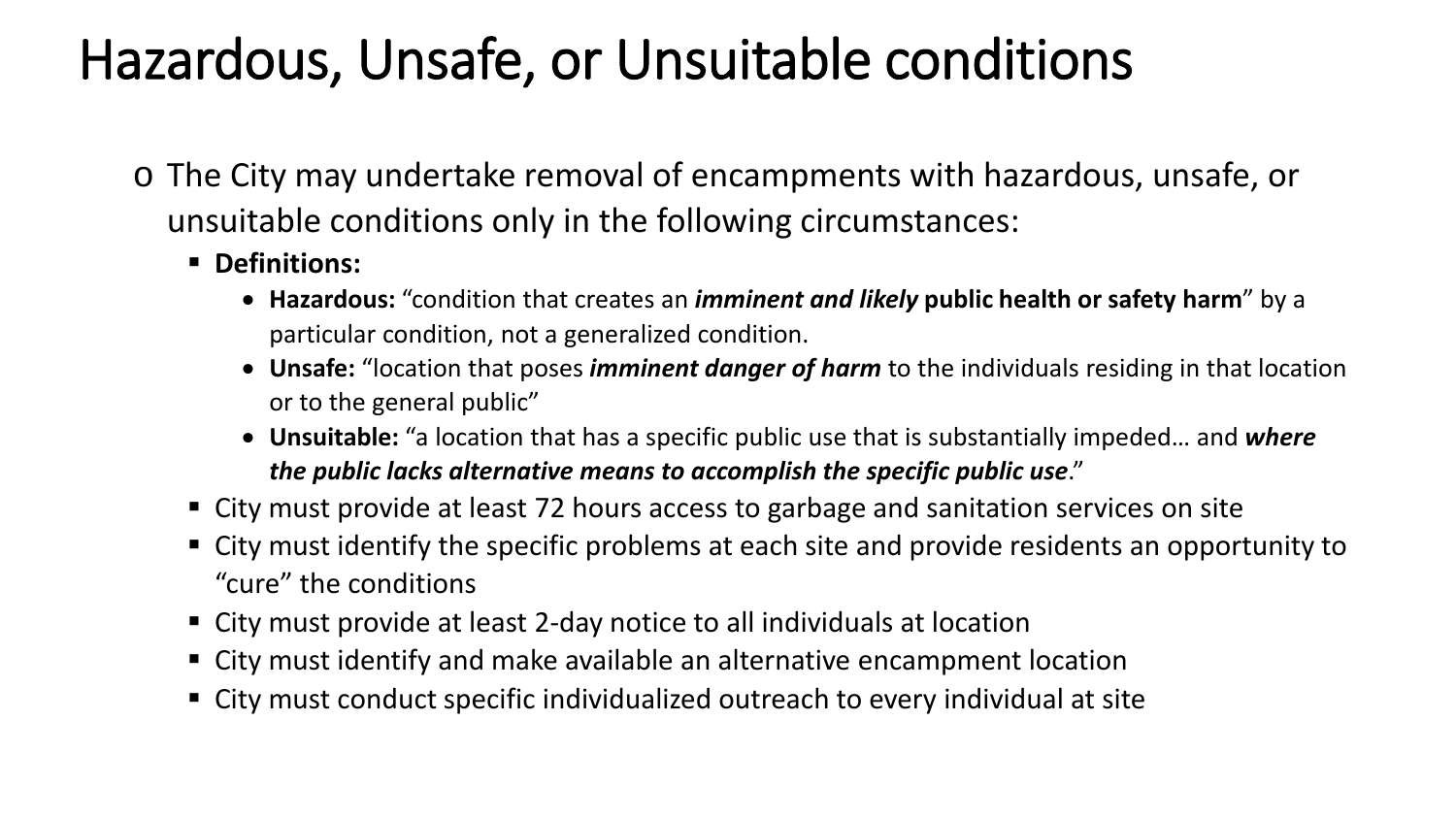## Ordinance amendments

- **Public space** means any area which is owned, leased, maintained, controlled, or managed by a government or the City, **and does not include Public Development Authorities, privately owned land, public entity schools and colleges, the University of Washington, or the Port of Seattle.**
- **Unsafe location**  means a location public space that poses imminent danger of harm to individuals residing in that location or to the general public. The danger of harm must be created by the presence existence of the specific outdoor living space or vehicle used as a residence at the that particular location and not generalized danger of harm common to all who are unsheltered.
- Added to this category should be: **Unsafe Locations can be categorized as Critical sensitive areas and Steep slopes as Dangerous**